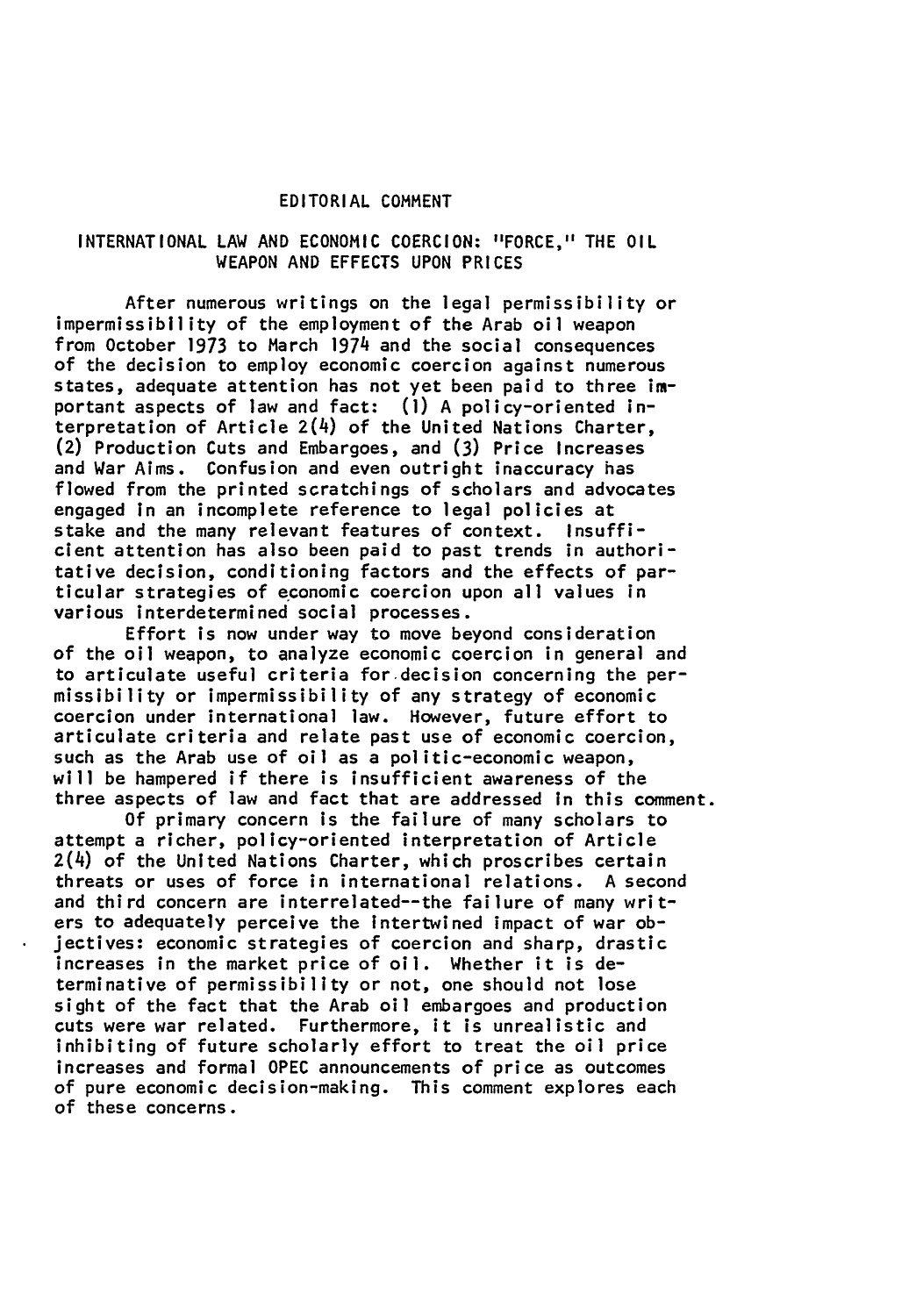# The Question of Force

Professor Derek Bowett, in his article on "International Law and Economic Coercion," argues that the "relevance" of Article 2(4) of the United Nations Charter to situations of intense economic coercion is "doubtful."] He finds; instead, that such forms of economic coercion as the Arab oil weapon are regulated under Article **2(7)** of the Charter, which proscribes certain forms of intervention into what are essentially the "domestic" affairs of other states. 2 Professor' Richard Lillich, confronted with this problem of Charter interpretation, preferred to accept Professor Bowett's approach, noting all the while that both Professor Bowett and Dr. Shihata, in a Virginia symposium, recognized that certain forms of economic coercion are impermissible under international law.<sup>3</sup> There are similar attempts to preclude Article 2(4) from a useful role in the management of economic coercion, but it seems that each of these authors were just a bit unmindful of some of the basic points made about the Interpretation of Article 2(4) in a pre- and post-Charter formation context.

Elsewhere it is pointed out that Article 2(4) of the Charter does not contain any restrictive words such as "armed" which would limit application of the article merely to situations of "armed" force. The prohibition applies to certain forms of threat or use of force.<sup>4</sup> No one has ever proven that the intent of the drafters was that only armed force was proscribed;5 neither has anyone proven that the predominant expectation today is that only armed force is proscribed in Article  $2(4)$ . Much of the myth of restriction is based upon conjecture or resolutions that were not adopted for various, unarticulated reasons. Needless to say it is not based upon the semantic definitional exercise **by** dictionary toting textualists exploring the "meaning" of the term;<sup>6</sup>

2. See ibid.

3. See Lillich, "Economic Coercion and the "New International Order": A Second Look at Some First Impressions," 16 Va.J.Int'l L. 233, 236, **238** (1976).

4. See Paust & Blaustein, "The Arab Oil Weapon--A Threat to International Peace," 68 Am.J.Int'l L. 410, 415-417 (1974). Also see Paust & Blaustein, "The Arab Oil Weapon: A Reply and Reaffirmation of Illegality," 15 Col.J.Trans.L. 57 (1976).

5. See also M. McDougal & F. Feliciano, Law and Minimum World Public Order 124 n.6 (1961).

6. See, e.g., Webster's New Collegiate Dictionary,

**<sup>1.</sup>** 16 Va.J.Int'l L. 245 **(1976).**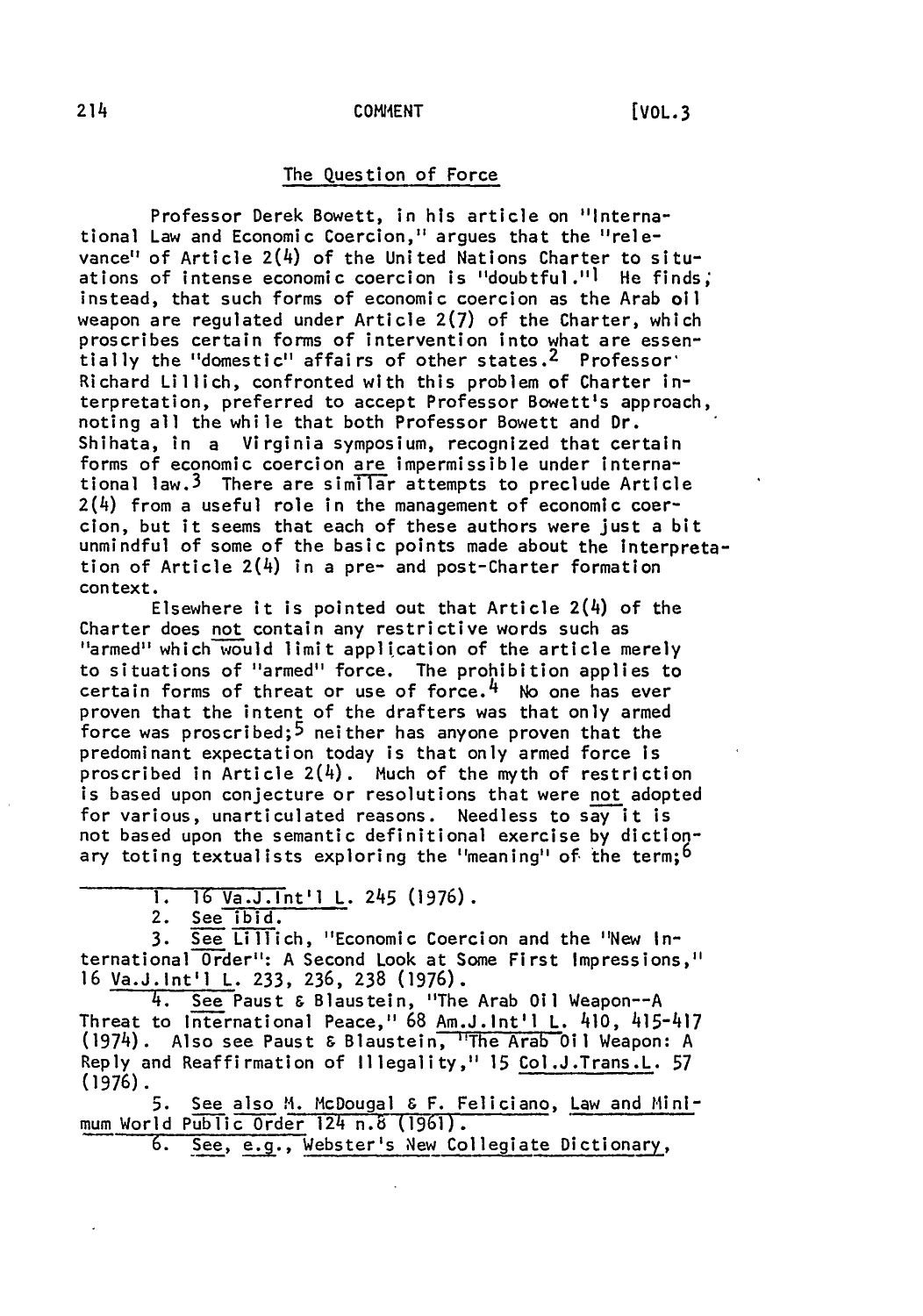nor is it based upon the objects and purposes of the United Nations Charter, which are indeed broad. It seems rather unusual for textualist-oriented scholars to ignore even the textualist commands, e.g., of the **1969** Vienna Convention of the Law of Treaties. Articles **31** and **32** of that convention would require some effort to investigate the "ordinary" meaning of a term that may, if necessary, be supplemented and confirmed **by** the preparatory work. Moreover even such an approach to interpretation requires that the word "force" be interpreted in its textual context and in light of the object and purpose of the treaty, thus taking into consideration the phrase "in any manner" and other articles of the Charter such as Articles 1(2), 1(3), **2(7),** 55(c) and **56.**

From a contextualist's perspective, however, a more realistic approach to interpretation would **(1)** investigate the whole flow of past and subsequent communication to determine relevant common expectation, (2) supplement ambiguities **by** reference to basic expectation and **(3)** further integrate, when necessary, particular expectations with more intensely demanded and basic community policies at stake. $\ell$  In the present case, however, there is no generally shared pre-Charter formation expectation that precludes interpretation of Article 2(4) as proscribing certain forms of economic coercion. As McDougal and Feliciano point out, "[t]he discussions and preparatory work at San Francisco appear somewhat confused and equivocal" with regard to modalities of coercion sought to be proscribed "and hardly yield conclusive

"force," 449 (1974), stating: "to compel **by** physical, moral or intellectual means . **. .** to press, drive, attain to, or effect against resistance **. . .** to produce only with unnatural or unwilling effort **. . . syn** FORCE, COMPEL, COERCE **.";** and I The Compact Edition of the Oxford English Dictionary 419-420 **(1971),** stating: **"5d.** In non-material sense: Constraint or compulsion exerted **upon** a person **. . .; 7. Of** things  $\ldots$  Power to influence, affect or control  $\ldots$ ; **3.** To constrain **by** force **. . .** to compel **. .** to compel one **.** . . to adopt a policy he dislikes; 4. To compel, constrain, or oblige (a person, oneself, etc.) to **do** a thing to drive (a person, etc.) to or into **(a** course of action, a condition)." (emphasis original.) From these definitional approaches it is certain that the dictionary approach to a meaning of "force" is far broader than "armed force" and that it includes any modality of coercion.

**7.** See, **e.g.,** M. McDougal, H. Lasswell **& J.** Miller, The Interpretation of Agreements and World Public Order **(1967);** and McDougal, "Human Rights and World Public Order: Principles of Content and Procedure for Clarifying General Community Policies," 14 Va.J.Int'l L. 387-396, passim (1974).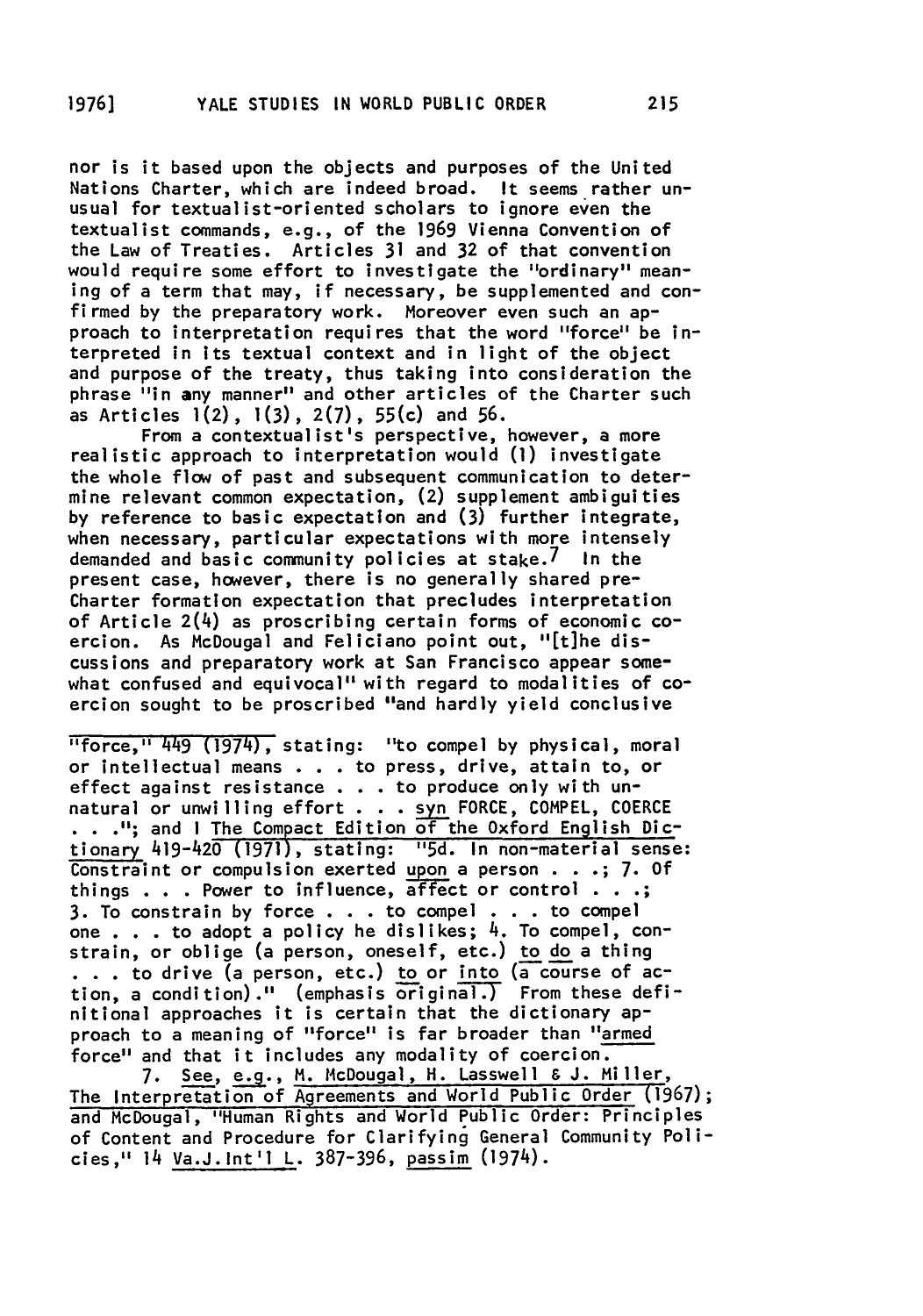#### **COMMENT 216** [VOL.3

indication of the correctness" of an assertion that "force" meant "armed force."<sup>8</sup> Subsequent practice has not established any special meaning different from the approach taken and recommended here, that the economic modality is regulated by Article 2(4) of the Charter. Indeed, general expectation evident in subsequent U.N. resolutions supports our approach.

Much of the "myth" about Article 2(4) moreover Ignores the kinds of prohibition contained in the Charter of the Organization of American States, Article 16; the 1954 Draft Code of Offenses Against the Peace and Security of Mankind; the Draft Declaration on Rights and Duties of States, 1949; the Essentials of Peace resolution, 1949; the Peace Through Deeds resolution, **1950;** the 1965 Declaration on Inadmissibility of Intervention; the Declaration on Principles of International Law Concerning Friendly Relations and Co-Operation, 1970; and others. 9 These prohibitions, as elucidated by Lillich, Bowett and others, demonstrate continuing community expectations that,in appropriate contexts,certain forms of economic coercion are unlawful under international law, including Charter law.

As Professor Bowett declared some time ago, the purpose of the phraseology in Article 2(4) of the Charter at the time-of its adoption was not a "qualifying" purpose; phrases within the article were not designed to qualify the general proscription.<sup>10</sup> With this background of draftsmanship in mind one certainly cannot read into the arti-

8. McDougal **&** Feliciano, supra note **5,** at 124 n.8 Also see id. at 125 and 178-179. See Lillich, "Economic Coercion andthe International Legal Order," **51** Int'l Aff. 358, 360-361 (1975); Boorman, "Economic Coercion in International Law: The Arab Oil Weapon and the Ensuing Juridical Issues," 9 J.Int'l L. & Econ. 205, 220-223 (1974); Comment, "The Use of Nonviolent Coercion: A Study in Legality Under Article 2(4) of the Charter of the United Nations, <sup>i</sup> 122 U.Pa.L.Rev. **983** (1974); Brosche, "The Arab Oil Embargo and United States Pressure Against Chile: Economic and Political Coercion and the Charter of the United Nations," 7 Case W.Res.J.Int'l L. **3** (1974); **J.** Stone, Aggression and World Order 58-59, 66 f8., **85, 111** (1958). **9.** See Paust & Blaustein, **68** Am.J.Int'l L., supra

note 4, at  $417-418$ .

**10.** D. Bowett, Self-Defense in International Law **151 (1958).**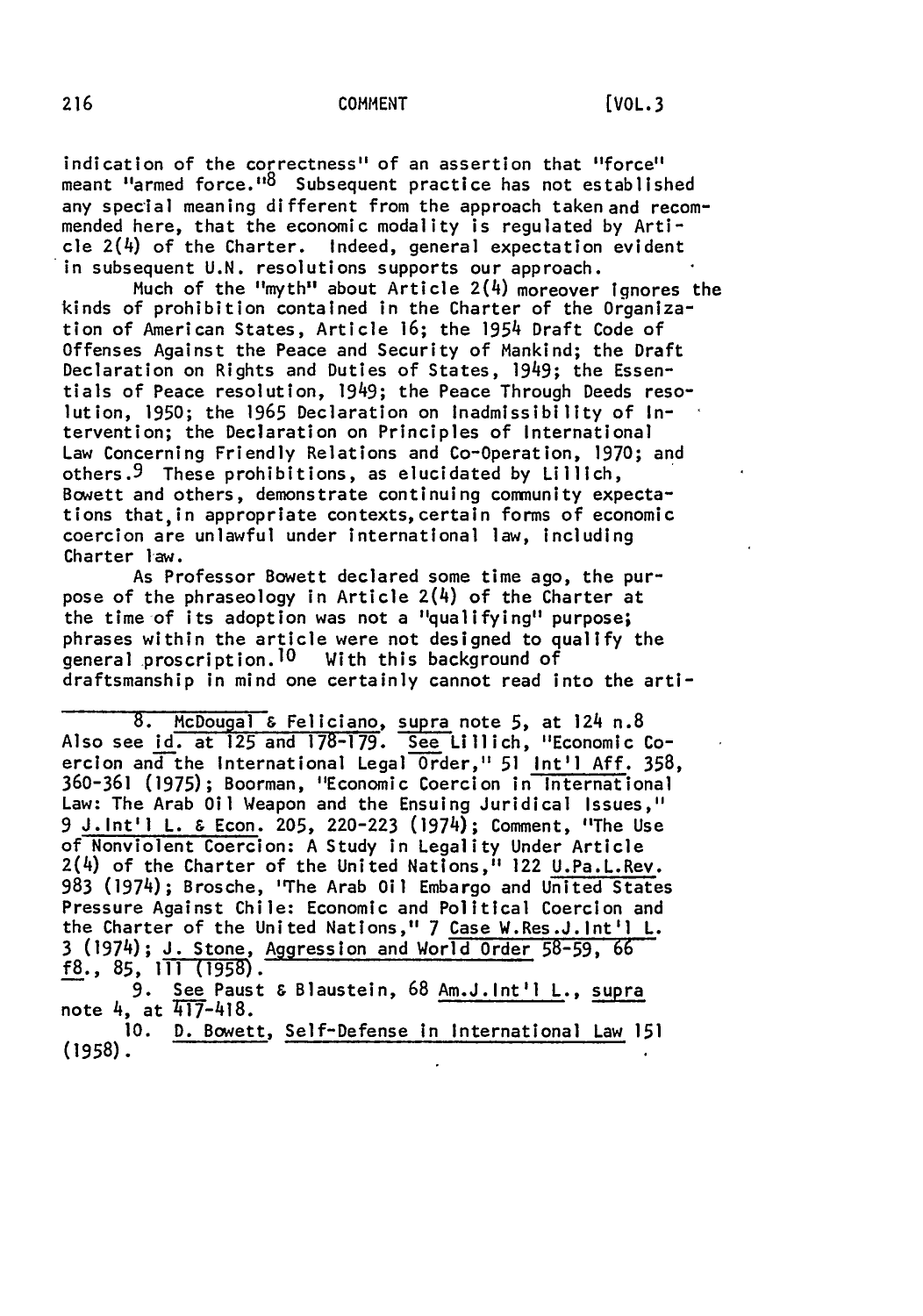cle other qualifying words, such as "armed," that do not exist.  $11$  One must read the article with this general prohibition in mind; and, as McDougal and Feliciano point out, this prohibition was extensive.<sup>12</sup> Moreover, the article contains an important phrase that seems to have escaped the scholarly attention of Professors Lillich and Bowett in their discussions. Article  $2(4)$ , in addition to territorial integrity and political independence, addresses threats or uses of force which are "in any other manner inconsistent with the Purposes of the United Nations." This is a significant phrase for at least two reasons: **(1)** it further reinforces the general prohibition in terms of forms of force prohibited ("in any other manner"), and (2) if, arguendo, economic coercion is Included within modalities of "force" proscribed by Article 2(4), the use of economic coercion that violates Article **2(7),** or any other article of the Charter, would also be violative of Article 2(4) since a violation of Article **2(7)** would involve actions that were inconsistent with the purposes of the United Nations; thus also, Article 2(4).13

Debate about permissible and impermissible forms of economic coercion will enhance a more comprehensive awareness of all of the legal policies at stake and the social consequences that flow from these decisions. In this regard, **I** am pleased to find recognition of several prohibitions of certain forms

**II.** See **II** 0ppenheim's International Law 154 (H. Lauterpacht ed., 7th ed., 1952).

12. McDougal & Feliciano, supra note 5, at 179. On economic coercion, also see id. at 177-179, 190-196, 200, pass im.

**13.** The fact of interrelated prohibition (with 2(4) and **2(7))** compels a contextual and policy-serving interpretation of the word "force" in Article  $2(4)$  that is consistent with, and serving of, an Integrated prohibition. Thus, an interrelated prohibition compels a contextual interpretation of "force" which includes economic coercion that is violative of Article 2(7). Since the Arab oil weapon clashed with norms and expectations intertwined with a policy-serving interpretation of Article 2(7) and constituted an unlawful form of intervention into what were essentially domestic affairs of other states (i.e., their determination of their foreign policy, and so forth), such a use of economic coercion necessarily was employed "in any manner inconsistent with the Purposes of the United Nations" and was, therefore, also prohibited under Article 2(4).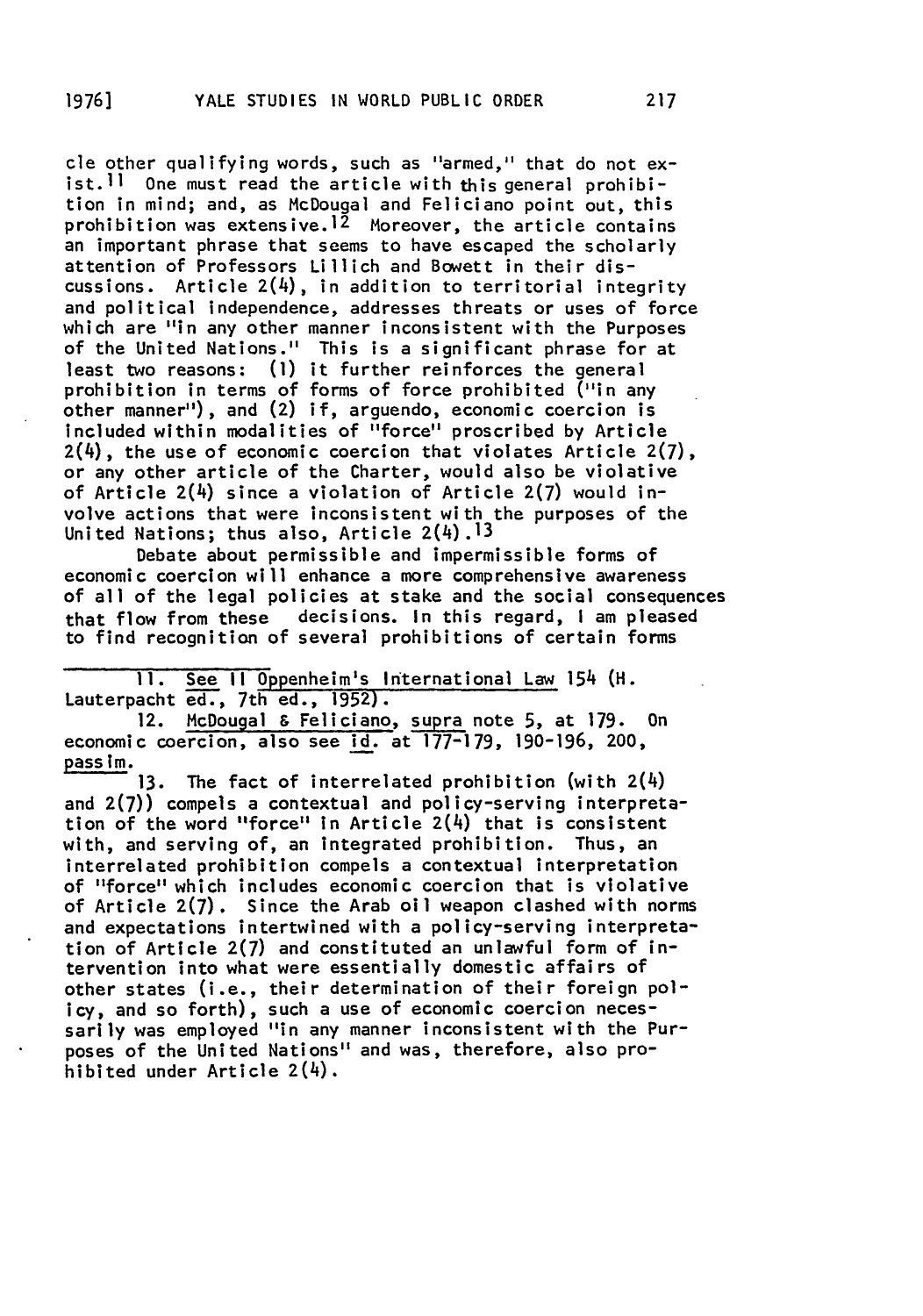### **COMMENT**

of economic coercion **by** nearly all of the contributors to a recent symposium in the Virginia Journal.<sup>14</sup> From here we can map out the types of consensus, common interest and other criteria that are useful for more detailed inquiry and normative guidance for future choice.

### Production Cuts and Embargoes

The **1973** oil production cuts and embargoes were direct**ly** related to an Arab effort to compel Israel to withdraw 'from occupied territory. Furthermore,the **1973** Arab efforts to cut production, as a strategy to coerce other states, and to employ an oil embargo as a second, interrelated form of economic coercion directly resulted from the 1973 war. As the October **17, 1973** communique issued by the Conference of Arab Oil Ministers in Kuwait states:

> Before and during the present war, the United States has been active in supplying Israel **. . .** The Arabs have therefore been induced **[to** cut oil production], unless the international community hastens to rectify matters **by** compelling Israel to withdraw from our occupied territory, as well as letting the **U.S.** know the heavy price which the big industrial countries are having to pay as a result. **.. 15**

The communique also announced a five percent production cut, 'with a similar reduction to be applied in each successive month," until the Arab war efforts were achieved.<sup>16</sup> Moreover, the communique emphasized a direct nexus between war aims, the embargo and production cuts. The communique specifically declared that no production cuts or interruptions in oil would occur for "any friendly state."<sup>17</sup> It further added that the Arab states were ready "to supply the world with its oil needs as soon as the world shows it's sympathy with [them] and denounces the aggression against [them]."18

In an attempt to justify this use of economic coercion and subsequent communiques and actions in the face of International legal norms to the contrary, Dr. Ibrahim F.I. Shihata, then a Legal Advisor for the Kuwait Fund for Arab

14. **16** Va.J.int'l L. **233 (1976).**

**15.** Official text reprinted in **I.** Shihata, The Case for the Arab Oil Embargo, appendix **I,** at **75 (1975).**

**16.** See id.

**17. Id.** See also infra note **19.**

**18. Id.**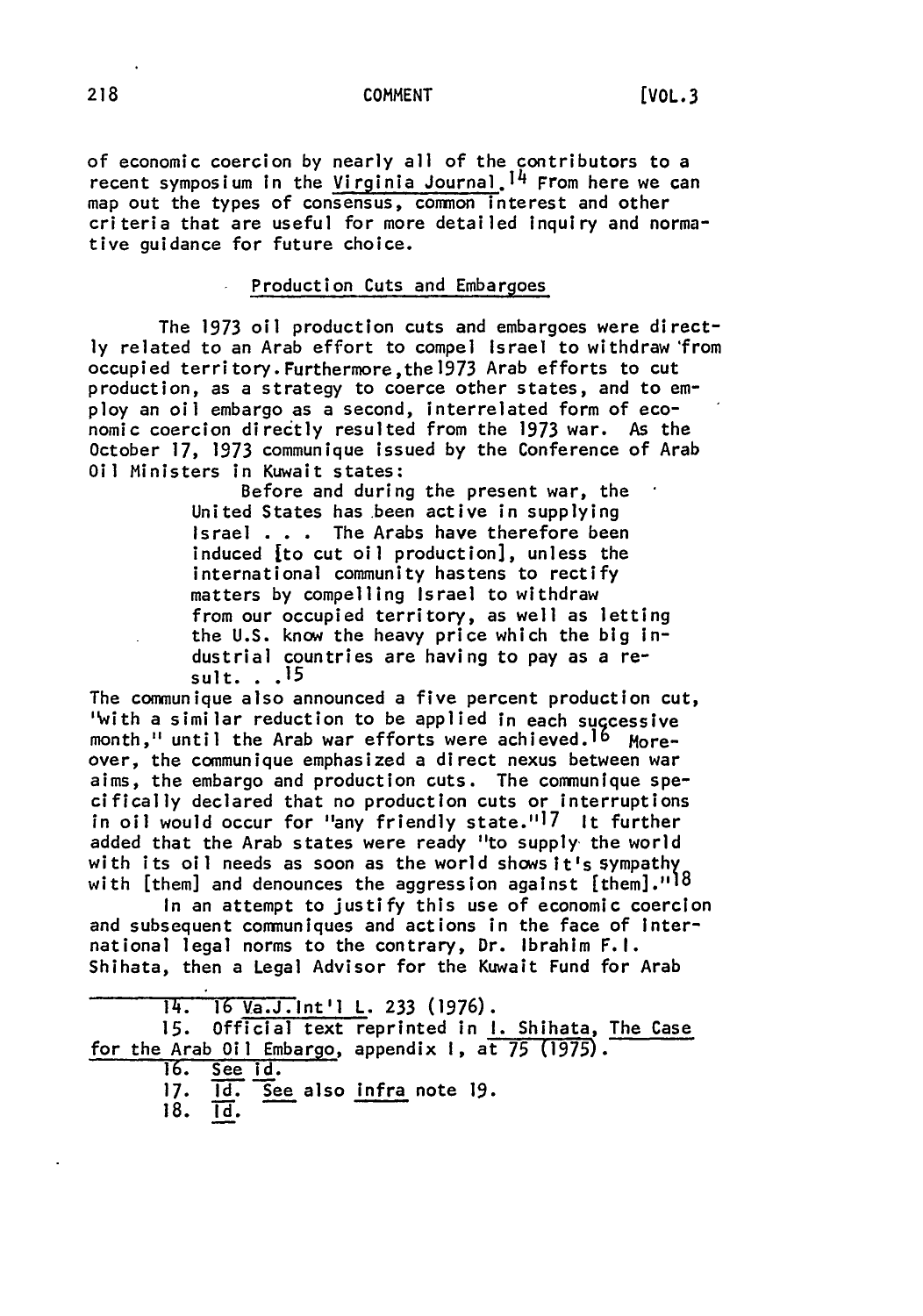Economic Development and the present Director-General of the **OPEC** Special Fund alleged, incorrectly, that the relevant norms assume "normal peacetime conditions" and "cannot apply in an actual war situation where belligerent states are ordinarily entitled, in accordance with the rules of the law of war, to use their economic power to coerce their adversaries and even to inflict damage on third parties."19 That, of course, is one of the justifications offered for the embargoes of several states.  $20$  What is significant about the Director-General's statement concerning this inquiry is the admission that both forms of economic coercion (the production cuts and the more directly coercive embargoes) were tied to the war effort.

There can be no doubt that these high level Arab admissions, printed as the only type of justification offered under international law, are factually correct and that these two forms of economic coercion were tied to the war effort. While hostilities were still in progress, although certain military operations had terminated,  $2<sup>1</sup>$  a second meeting of the Arab Oil Ministers was held on November 4-5 in Kuwait to further a shift from a military effort to an intensified use of economic force as, the Director-General wrote, "an attempt to enhance the use of oil for accelerating the process of reaching a peaceful settlement of the Arab-Israeli conflict."<sup>22</sup> At the second meeting, it was decided that a production cut amounting to twenty-five percent of the September, 1973 production levels was to be implemented.<sup>23</sup> Another five percent reduction was threatened for December. "As a result, a total reduction of about 2,826,000 b/d or some 28.5 percent below the September average became effective," among four states,

**19.** See Shihata, "Destination Embargo of Arab Oil: Its Legality Under International Law," **68** Am.J.Int'l L. 591, **618** (1974).

20. See id. at 596. Also see **17** Middle East Economic Survey, No. C,at2 and 7-8 **(Nov. 30,** 1973).

21. On "war" and "hostilities," see also U.S. Dep't. of Army Pam No. 27-161-2, 11 International Law T-33, 207-212 **(1962);** Pan American Airways, Inc. v. Aetna Casualty, 505 F.2d 989 (1974); Shihata supra note 19, at 592-595; 17 Middle East Economic Survey, no. **I,** at **3** and **9-11** (Oct. **26, 1973)** (Saudi Arabian armed forces remain under Syrian command); and 17 Middle East Economic Survey no. 6, at 4-6 (Nov. 30, 1973) (Communique, Sixth Arab Summit Meeting, recognizing a continuation of war).

22. Shihata, supra note 19, at 595.

**23.** See Shihata, supra note **15,** appendix **III,** at 83. The dramatic level of production cutback, by 25 percent, in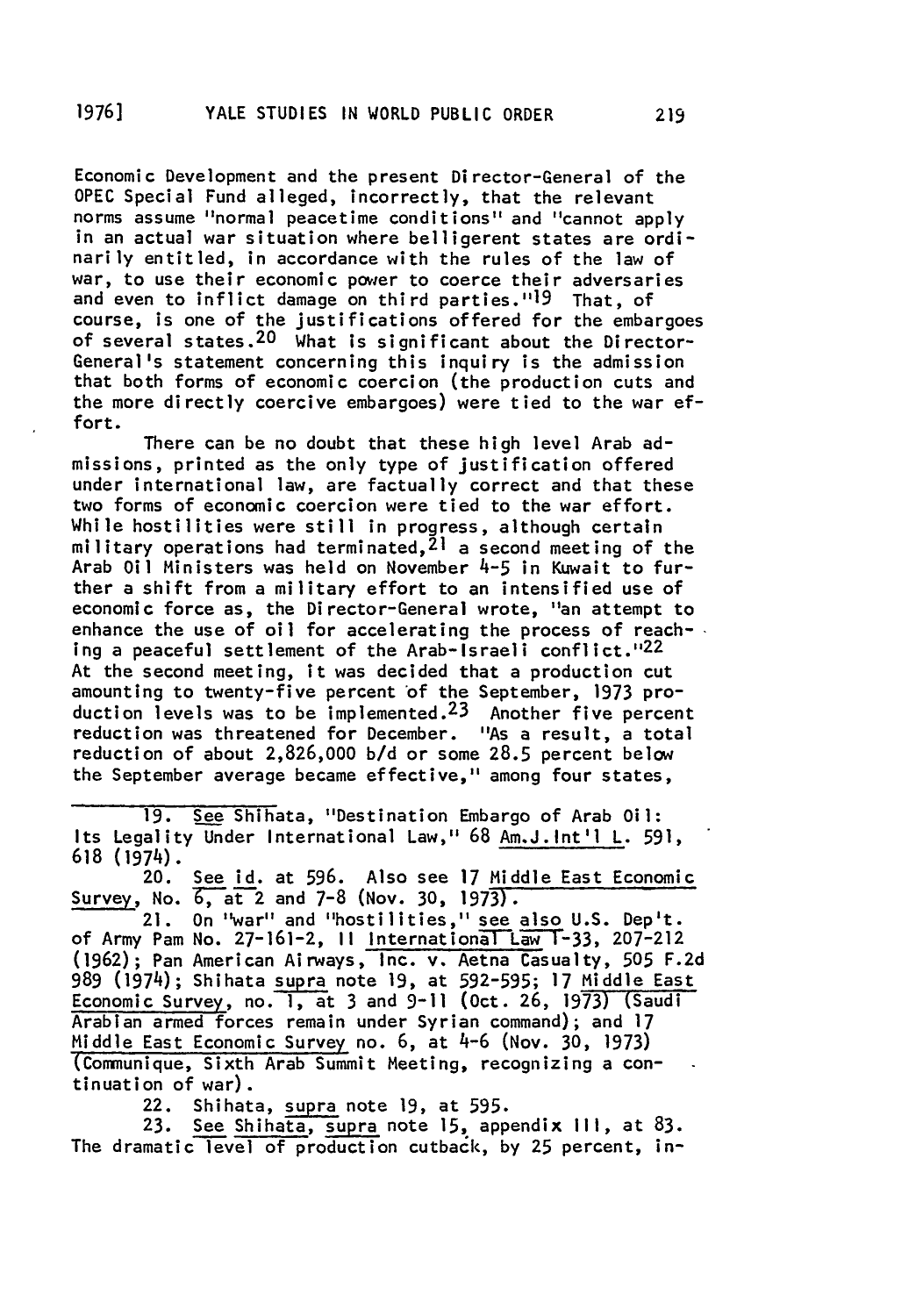with a total cut of approximately  $4.875$  million  $b/d.^24$ Each of these coercive measures was designed to fur-

ther war efforts as outlined in a formal Resolution issued by the first Kuwait Conference on October 17, 1973. Pertinent parts of the resolution supplement the demonstrated nexus between war aims and the economic coercive measures taken. As the resolution states:

Considering that the direct goal of the current battle is the liberation of the Arab territories occupied in the June 1967 war and the recovery of the legitimate rights of the Palestinian people in accordance with the United Nations resolutions; **. . .**

Considering that the economic situation of many Arab oil producing countries does not justify raising oil production, though they are ready to make such an increase in production to meet the requirements of major consumer industrial nations that tommit themselves to cooperation with us for the purpose of liberating our territories;

Decided that each Arab oil exporting country immediately cuts its oil production by a recurrent monthly rate of no less than **5%** to be initially counted on the virtual production of September, and thenceforth on the last production figure until such a time as the international community compels Israel to relinquish our occupied territories or until the production of every individual country reaches the point where its economy does not permit of any further reduction without detriment to its national and Arab obligations.

cluded volumes deducted as a result of embargoes against the U.S. and Holland. See 17 Middle East Economic Survey, no. 2, at 2 (Nov. 2, 1973).

24. Shihata, supra note 19, at 595, citing 17 Middle East Economic Survey, Supp., at 2, 5 (Nov. 6, **173)** (for Libya, Abu Dhabi, Algeria, Qatar); c.f. 16 Middle East Economic Survey, no. 52, at  $3-4$  (Oct.  $\overline{19}$ , 1973), estimating a total OAPEC production in September of around 19.5 million **b/d,** 'which means that a 5-10 percent cut would take between **I** and 2 million b/d" out of circulation, quoted with approval in Shihata, supra note 19, at 594; and 17 Middle East Economic Survey, no. **1,** at 3 (Oct. 26, 1973), disclosing the fact that a **10** percent cut in Saudi Arabian oil alone, when tied to the impact of the embargo against the U.S., resulted in "a reduction of approximately 2.3 million b/d." The "b/d" symbol is used as a shorthand expression of barrels daily. Twenty five percent of 19.5 b/d (the total Sept. production) is equal to a total cut of some 4.875 million b/d.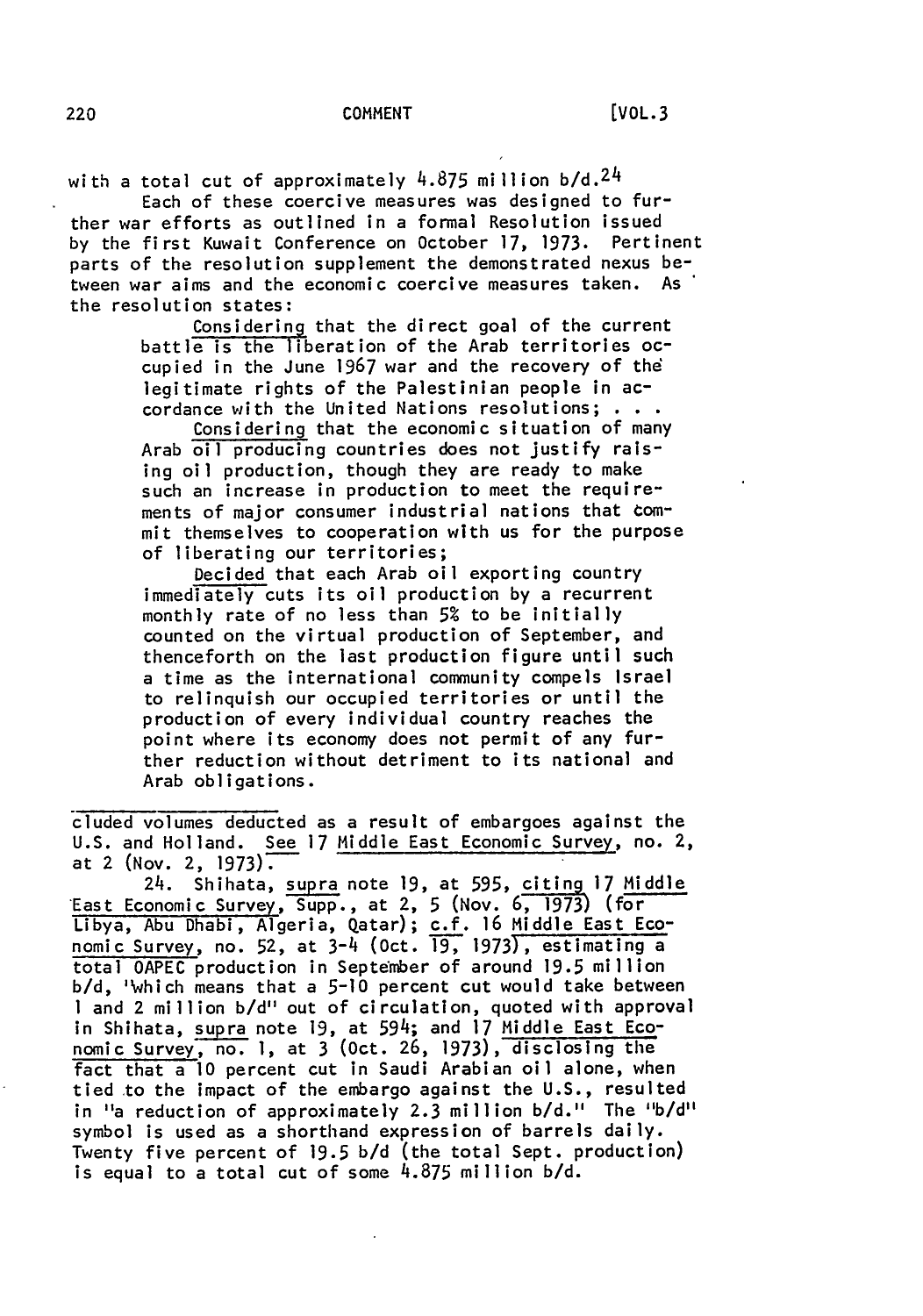Nevertheless, the countries that support the Arabs actively and effectively or that take important measures against Israel to compel its withdrawal shall not be prejudiced **by** this production cut and shall continue to receive the same oil supplies that they used to receive prior to the reduction. Though the cut rate will be uniform in respect of every individual oil exporting country, the decrease in the supplies provided to the various consuming countries may well be aggravated proportionately with their support to and cooperation with the Israeli enemy.

**If** any doubt remains, it is clearly stated in subsequent publications **by** Director-General Shihata that this nexus existed. He wrote:

> In October 1973, Arab oil-exporting States imposed an outright embargo on oil shipments to certain destinations and coupled it with across-the-board production cutbacks. Such exceptional measures were implemented during a war situation in which military personnel from Kuwait, Iraq, Saudi Arabia, and **Al**geria joined the Egyptian and Syrian armed forces in an attempt to put an end to the forcible Israeli occupation of Egyptian and Syrian territories. The objective of these measures was to discourage certain countries from violating their obligations of neutrality toward Arab belligerents and from continuing their encouragement of, or their acquiescence in, the illegal occupation and annexation of Arab territor- **ies. .5**

The Sixth Arab Summit Conference held in Algiers from November **26** to **28, 1973,** issued another oil resolution that further evidences the direct nexus between Mid East hostilities and the oil embargoes and production cuts imposed. The resolution declared in clear and trenchant language:

> The Conference resolves to continue using oil as an economic weapon In the battle until such time as the withdrawal from the occupied Arab territories is completed and the national rights of the Palestinian

**25.** Shihata, "Arab Oil Policies and the New International Economic Order," 16 Va.J.Int'l L. **261, 267 (1976).** Also see **A.** Attiga, Secretary General of **OAPEC,** letter to Petroleum Press Service, reprinted at **17** Middle East Economic Survey, no. **10,** it IV (Dec. **28, 1973)** stating: 'The Arab governments began their policy of reducing oil production in self-defense and as a direct result of the October war  $\cdots$ "; and Shihata, supra note **19,** at 592-594 .and **608,** passim.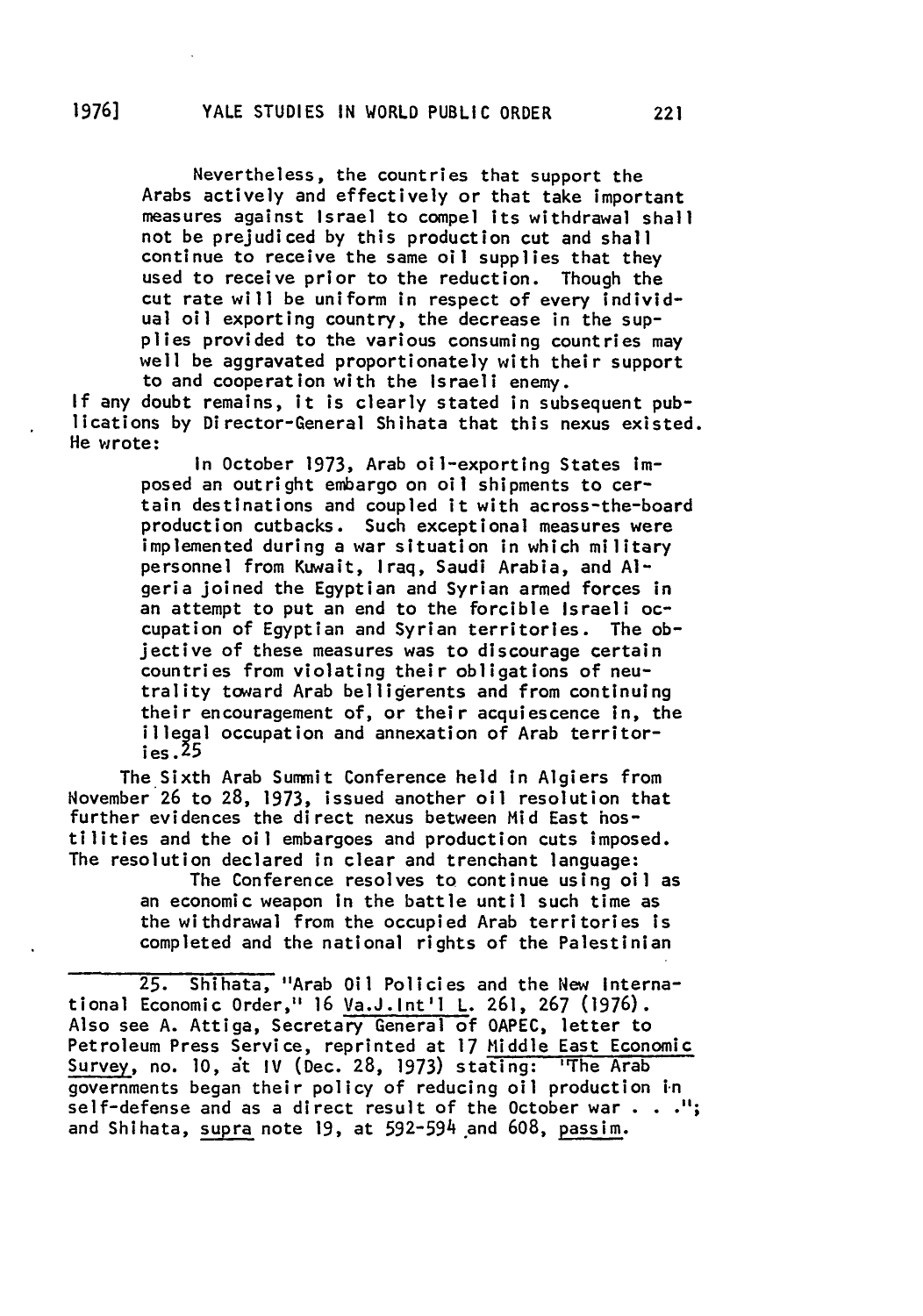people are restored, in accordance with the following bases:

-- Maintenance of the embargo on countries supporting Israel.'

-- Maintenance of the progressive cuts in oil production to the extent that the reduction in income accruing to any of the producing countries should not exceed one-quarter on the basis of the **1972** income level.

-- Formation of a committee composed of the Ministers of Foreign Affairs and Oil of the Arab oil producing states with the following functions:

- **1)** To draw up a list classifying states in accordance with the following categories: friendly countries; neutral countries; and countries supporting the enemy.
- 2) To follow up the implementation of the decision of the use of oil **. . 26**

As if to stress the fact that the production cuts and embargoes were only related to the war effort, Director-General Shihata declared that these measures were not initiated as " $price"$  or economic measures.<sup>27</sup> They certainly affected world oil prices,  $28$  but price increases were "the consequence of the cutbacks rather than their objective."<sup>29</sup> As the Director-General stated:

> **OPEC** policy instruments have consistently been confined to fiscal and pricing measures. The only instance of coordinated output restrictions **by** the Arab oil exporters occurred during the period of October 1973 - March 1974. And these restrictive measures were implemented outside the scope of **OPEC** and were meant to serve a specific political purpose completely unrelated to the price issue.<sup>30</sup>

**26.** See Shihata, supra note **15,** appendix V, at **87.** Also see 17 Middle East Economic Survey, no. **6,** at **1-9** (Nov. **30,** 1973).

**27.** Shihata, supra note **25,** at **263.**

**28.** See supra notes **19** and **25;** Paust & Blaustein, "The Arab Oil Weapon **- A** Threat to International Peace," supra note 4,at 410; Paust & Blaustein, "The Arab Oil Weapon: A Re**ply** and Reaffirmation of Illegality," supra note 4, at 57 **(1976);** and infra note **33;** Akbar, "The Iranian Reaction to Increased Oil Revenues," 24 Am.U.L.Rev. 1175 n.] **(1975).**

**29.** Shihata, supra note **25,** at **263.**

**30. Id.**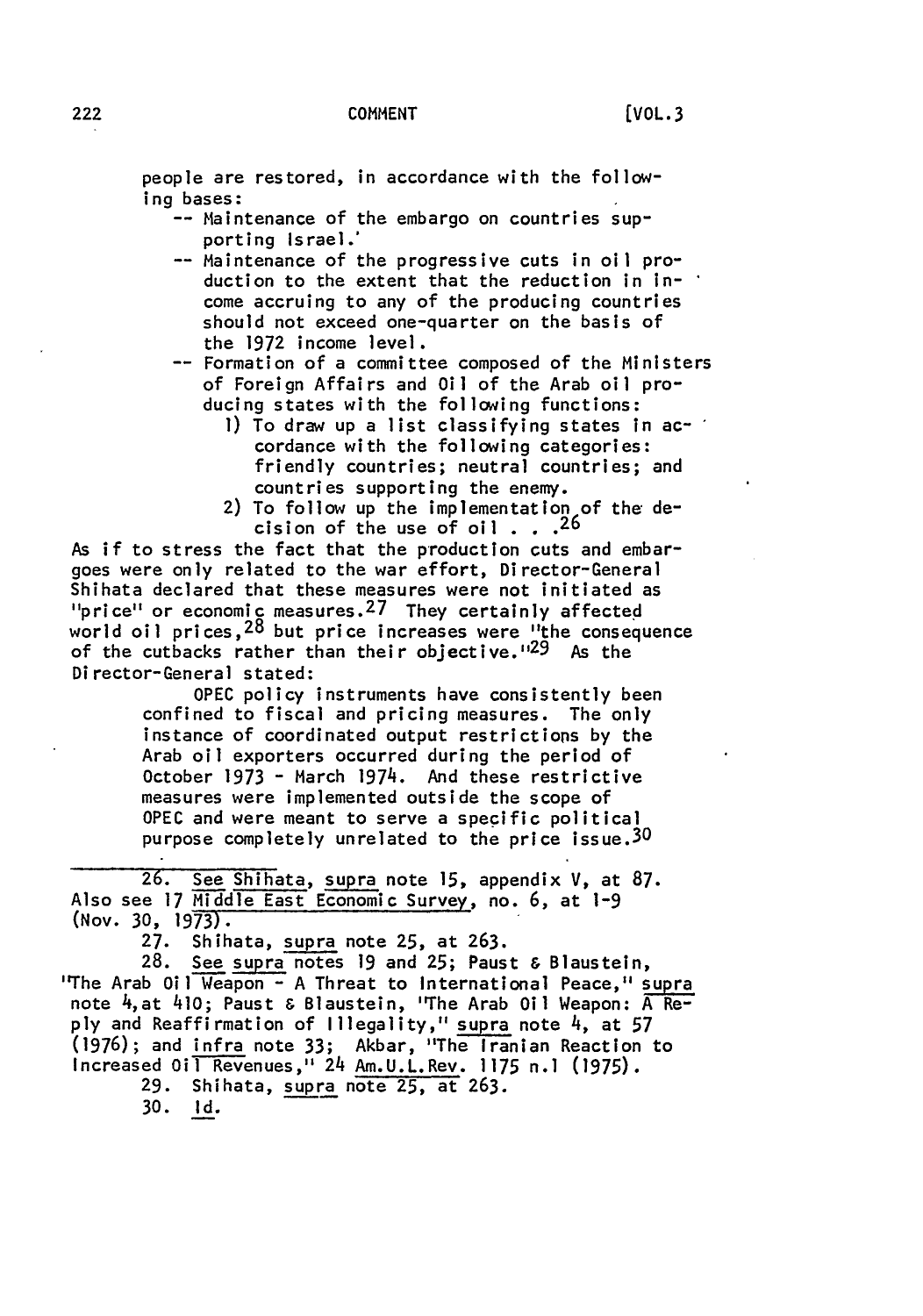Even with this admission, however, an official denial that oil price increases as such were war related persists;  $3<sup>1</sup>$  but the facts and admissions prove otherwise.

### Price Increases **and** War Aims

As demonstrated above, certain price increases were a direct consequence of the production cuts. It is a basic economic reality that production cuts will have a direct effect upon the amount of oil available in the international market; thus, a direct effect upon the price of oil--an increase in price will normally follow a decrease in available amounts of oil. Furthermore, the embargoes dried up the normal access of consumers to the international market. That market of available oil was not only diminished greatly by eventual production cuts of around twenty-five percent but, for embargoed states, were cut off severely. An increase in price, as a direct consequence of the wartime production cuts and complete embargoes, was an economic certainty. The consequential impact on prices, a United States Senate Subcommittee Report adds, "was immediate and dramatic."<sup>32</sup>

It is also important to note that Arab and Israeli combat operations resulted in the damage or destruction of oil facilities, pipelines and oil stored in or near such facilities. A United States Subcommittee Report provided precise details: "Military action curtailed up to two-thirds of the 2 million'barrels per day exports from major Eastern Mediterranean pipeline terminals." <sup>3</sup> 3 An **OAPEC** advertisement in The Guardian on November 15, 1973 added that Israeli raids on-oil export terminals aggravated the shortage of  $o<sup>i</sup>13<sup>4</sup>$  and, neces-

31. See id., at 262-263, passim.

**32.** Report, U.S. Oil Companies and the Arab Oil Embargo; Subcommittee on Multinational Corporations, Committee on Foreign Relations, U.S. Senate, at 13 (Jan. **27,** 1975). Also see Penrose, "The Development of Crisis," 104 Daedalus - Journal of the American Academy of Arts and Sciences **39,** 50- 51 and 54 (1975); Mikdashi, "The OPEC Process," id. at 203, 205; and Jensen, "International Oil - Shortage, Cartel or Emerging Resource Monopoly?," 7 Vand.J.Transnat'l L. 335, 336- 337 and 381 (1974).

33. Id. at 14. Two thirds of 2 million b/d would be some 1,320,000 b/d.

34. The Guardian, Nov. 15, 1973, reprinted at 17 Middle East Economic Survey, no. 4, at i-ii (Nov. 16, 1973). Also see A. Attiga, Secretary General of OAPEC, letter, supra note **25,** at v; October 17, 1973 Communique, Conference **OT** Arab Oil Ministers, supra note 15; and supra note 32.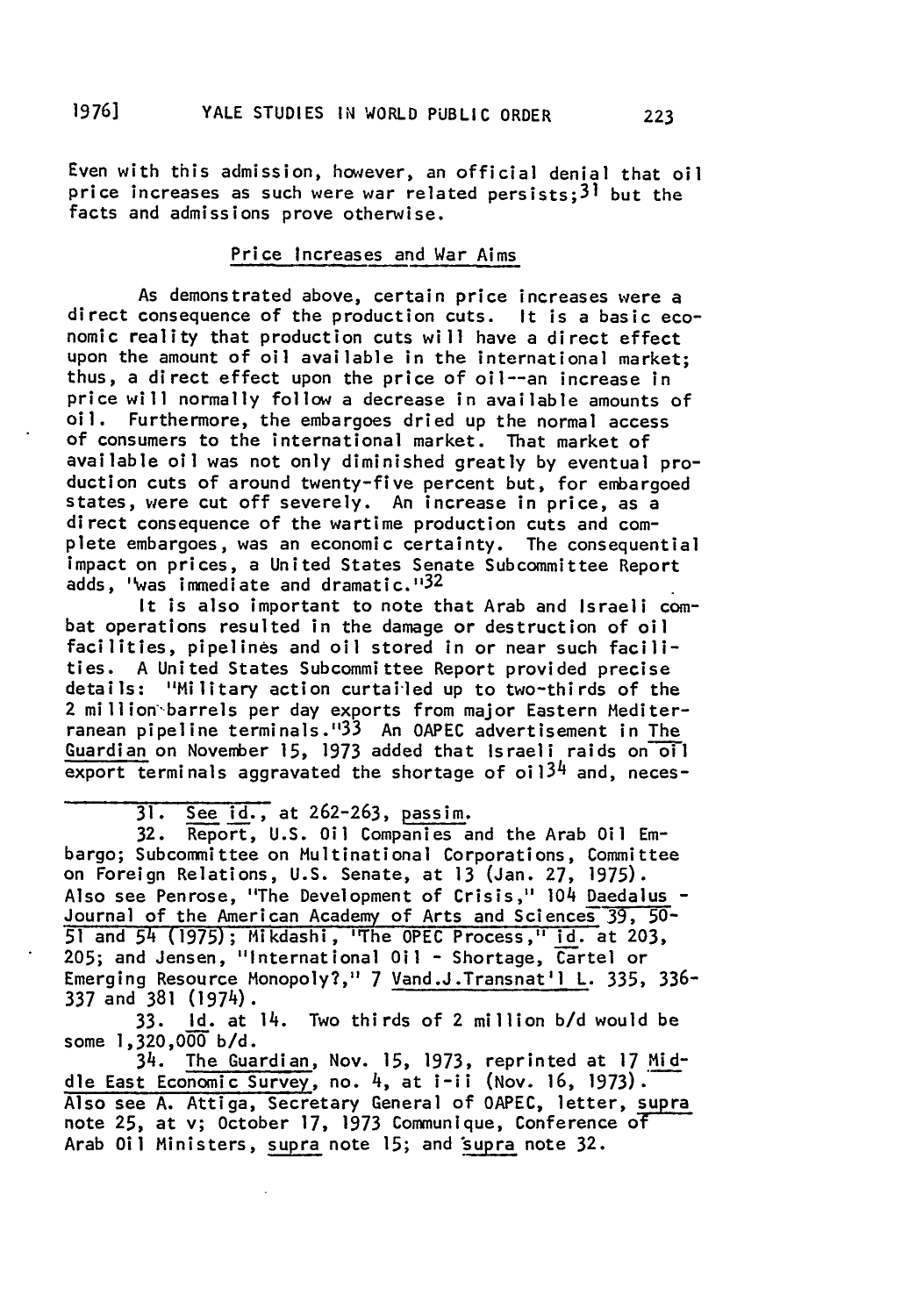sarily, aggravated the spiraling price increases.

The recognition of war related impacts of production cuts and militarily damaged or destroyed oil and oil facilities on oil prices is important for an understanding of actual effects in the market-price process. With this recognition, for example, it is evident that formal announcements of price increases **by** the Ministers of six Gulf members of **OPEC** on October **16, 1973** and November **1, 1973** were not in fact the only stimulants of price increases. It is significant to note also that the new formula announced unilaterally **by** the six Gulf members of **OPEC** on October 16th, and used subsequently, linked posted prices and future adjustments in price to market prices, 35 which were already conditioned by sharp production cuts and combat damage or destruction.<sup>36</sup> It was already a seller's market, an artificial market manipulated by intentional, war related cuts in production and exacerbated **by** combat damage and destruction. To a certain extent,'the announcement of price increases was merely a formal recognition of spiraling increases that had already occurred in a manipulated market where buyers scrambled for what oil was available and thus drove prices even higher. As the Gulf members' October communique announced,the posted price increase of some **70%** from \$3.Oll/barrel to \$5.119/barrel represented "only a **17%** increase over the actual sale of the same crude recently.<sup>1137</sup> Using the same market based formula, an announcement of the Arab decision to adopt an additional **130%** increase in the posted price of oil was made in December.  $3^8$  Between

**35.** See, **. <sup>17</sup>**Middle East Economic Survey, no. **5,** at 4, **6** (Nov. **23, 1973); 16** Middle East Economic Survey\_, no. **52,** at 4-6 (Oct. **19, 1973);** 12 Petroleum Intelligence Weekly, no. 42, at **9ff.** (Oct. **16, 1973).**

**36.** The announcement of a **25** percent production cut in November in many cases only mirrored an actuality--war related production cuts had already occurred in many states beyond the 5 percent announcement of October. See Shihata, supra note **19,** at **595** (e.g., **10** percent in Saudi Arabia, **25** percent in Kuwait); and Shihata, supra note **25,** at **263** (price rises and cutbacks). Also see supra note **32.**

37. See Gulf state communique of October **16, 1973,** reproduced at **l2** Petroleum Intelligence Weekly, no. 43, at **9** (Oct. 22, **1973); 16** Middle East Economic Survey, no. **52,** at 4-6 (Oct. **19, 1973).**

**38.** See Joelson & Griffin, "The Legal Status of Nation-State Cartels Under United States Antitrust and Public International Law," 9 **Int'l** Lawyer 617, **621 (1975),** citing Communique of Dec. **23, 1973, reprinted** at 12 Petroleum **In**telligence Weekly, no. 53, at **10** (Dec. **31,** 1973).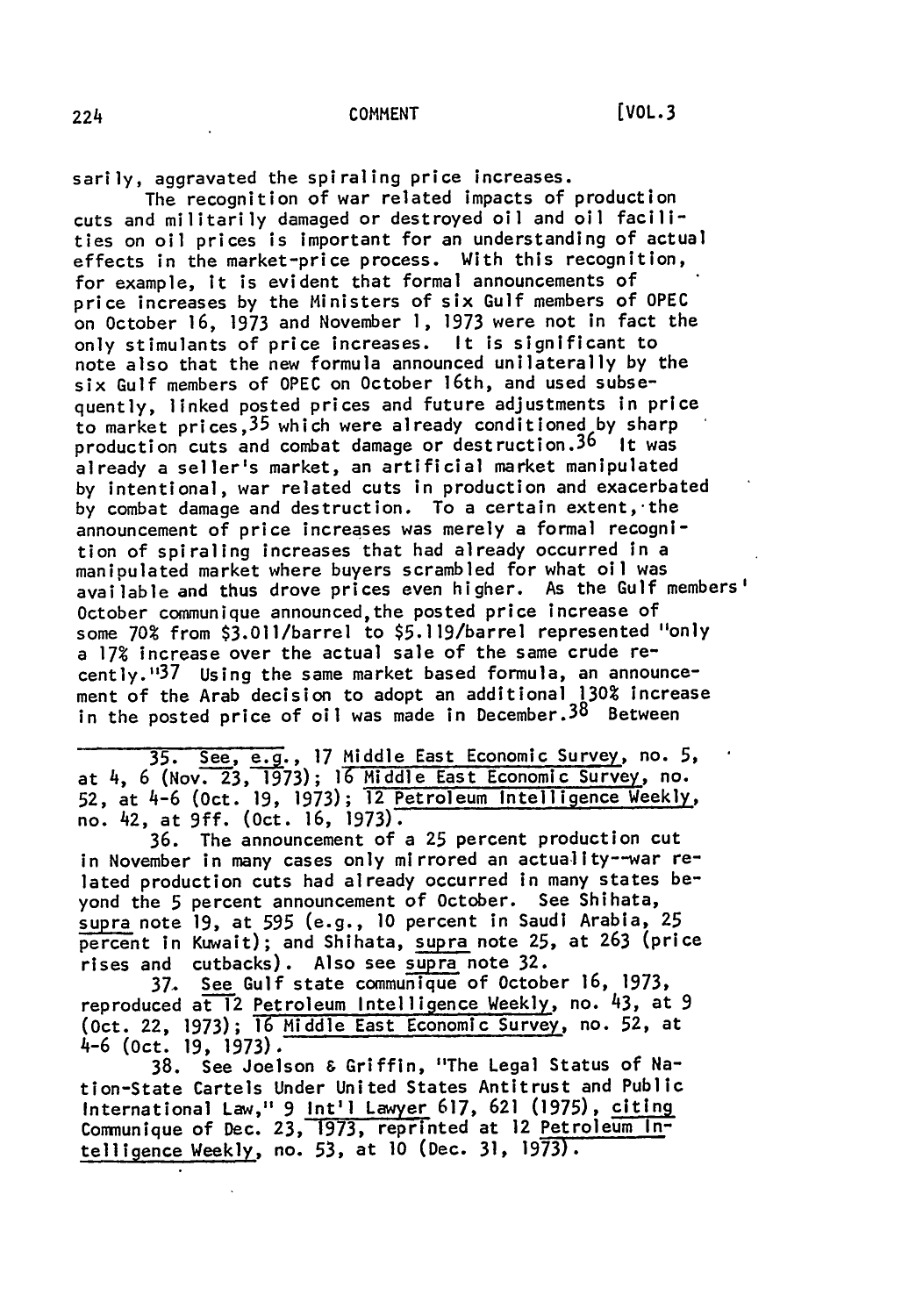October 1 and December 31, **1973** "the posted price of oil rose from **\$3.01** per barrel to \$11.65 per barrel and the market price of oil (actually reached a high of) \$22 per barrel."<sup>39</sup> Apparently the war related production cuts, which increased substantially during this period, were significant condition-<br>ing factors of the actual price of oil when a manipulated "market price plus" formula was utilized, although the exactitudes (other than the **17** percent increase over market price noted on October 16th) are not known at this time. What is known is that the effects of production cuts and combat destruction or damage were necessarily built into the market price formula that was used as a base for subsequent posted price increase announcements. It is not correct to state, therefore, that announced price increases arose merely from economic decision-making in the abstract. The war context and the war objectives directly shaped market realities, even assuming an effort **by** Arab decision-makers to relate price Increases only to presumed economic goals.

It should be noted, however, that meetings of the six Gulf members of **OPEC** (Saudi Arabia, Kuwait, Iraq, Abu Dhabi, Qatar and Iran--with Algeria and Libya as observers)<sup>40</sup> to consider posted price increases were curiously similar to meetings of **OAPEC** (Saudi Arabia, Kuwait, Iraq, United Arab Emirates Qatar, Alberia, Libya, Oman, **Egypt,** Syria and Bahrain)41 which considered embargoes and production cuts. Although it may be conceivable that war objectives were not considered in oil price increase decision-making, oil price increases were decided in close parallel to production cut decisions both in time terms of timing and the parties to these decisions. They were, in general, concomitant efforts with intertwined effects.<sup>42</sup> It is unrealistic to ignore these actual features of decision in context, and it is doubtful that the Arab ministers and their advisers would have completely ignored war objectives and the potential short and long term

**39. Id.** Also see Amuzegar, **"OPEC** in the Context of the Global Power Equation," 4 Denver J.Int'l L.&Pol. 221, **223** (1974); and supra note **32.**

40. **See, e.g.,** 12 Petroleum Intelligence Weekly, no. **53,** at **10** (Dec. **31,** 1973).

41. See, **e.g.,** Boorman, "Economic Coercion in International Law: the Arab Oil Weapon and the Ensuing Juridical Issues," 9 J.Int'l L.&Econ. **205** (1974).

42. **See** Paust **&** Blaustein, Am.J.Int'l **L.,** supra note 28, at 428 and 434; Paust & Blaustein, Colum.J., supra note **28,** at **66** and **69-71.** Also see supra note **32.**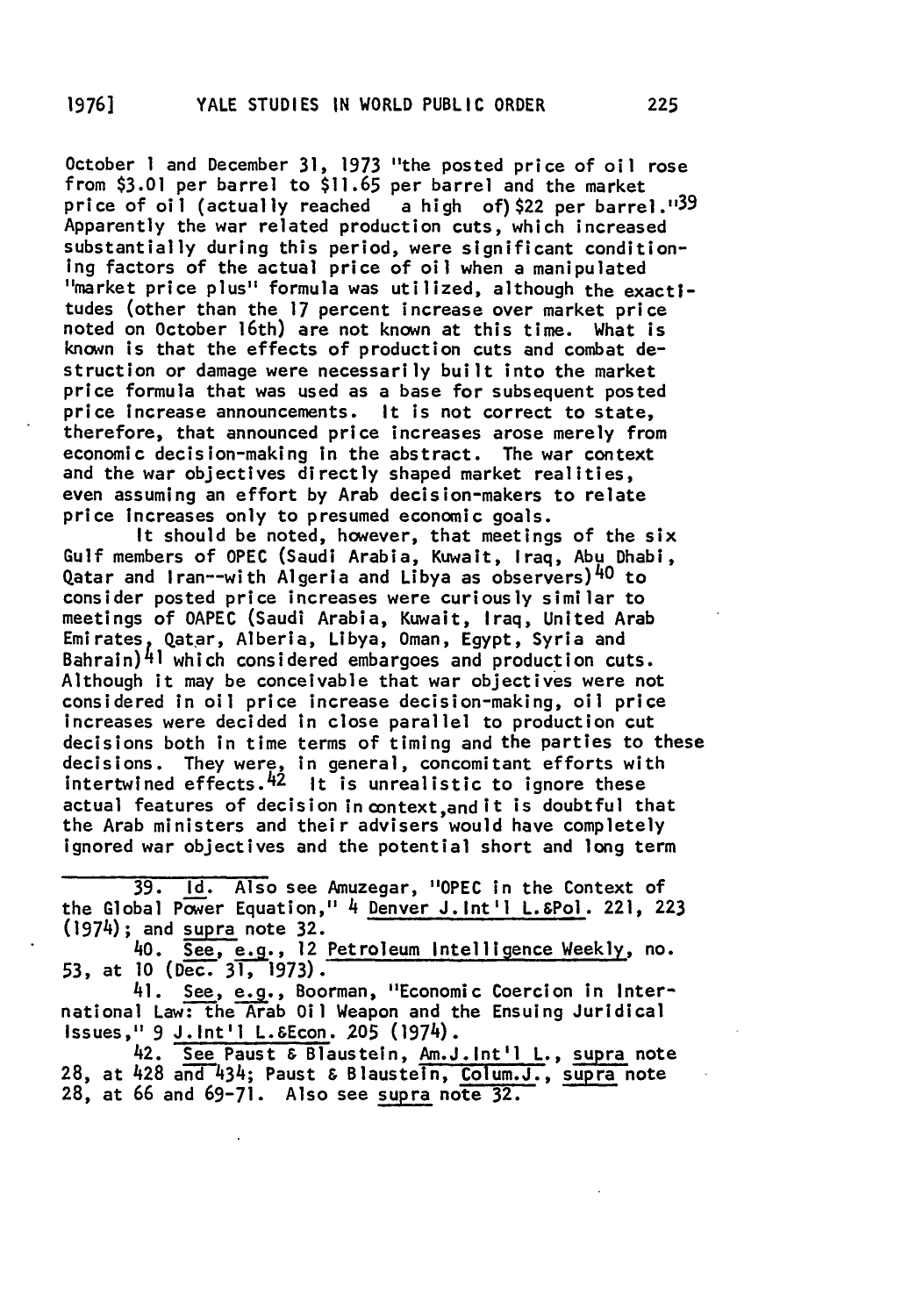war usage of foreseeable oil profits. As the Iraq representatives had recognized, the effective use of oil as a political weapon would require recognition that "economics and politics go hand in hand. The two are inextricably interrelated and no country on earth can keep them separate.  $143$ 

Nevertheless, it would appear that while some portions of price increases were probably motivated primarily **by** economic considerations,  $44$  not only did some portions of the price increases mirror the market effect of production cuts and combat operations but also other portions of the drastic price increases must have been motivated **by** overall war objectives.'15 Again, the exactitudes are unknown at present. What is known was expressed adequately during the period in question **by** Secretary of State Kissinger. He noted that:

> without warning, we were faced first with a political embargo, followed quickly **by** massive increases in the price of oil. In the course of a single year the price of the world's most strategic commodity was raised 400 percent. The impact has been drastic and global.<sup>46</sup>

In conclusion, it is beyond doubt that **OAPEC** embargoes and production cuts were war related, that the embargoes and production cuts directly contributed to price increases and that certain price increases were, thus, war related. It is also beyond doubt that some announcement of production cuts and price increases were partly reflective of actual production and market conditions at the time of the announcements; conditions that were directly intermeshed with war objectives

43. **16** Middle East Economic Survey, supp., no. **52,** at 3 (October **19, 1973).** Also see Boorman, supra note **28,** at **205-206** (Saudi Arabian recognition of the politico-economic nature of **OAPEC** in **1968,** and agreement **by** Saudi Arabia and **Egypt** on the use of oil profits in the battle against Israel). See also Bowett, "International Law and Economic Coercion," **16** Va.J.Int'l L. 245, 249 and **251** n.21 (economic and political motives); Stanley, "Some Politico-Legal Aspects of Resource Scarcity," 24 Am.U.L.Rev. **1106 (1975).**

44. **C.f.** Shihata, **supra** note **25,** at **270-271.**

45. See also Paust & Blaustein, Colum.J., supra note 28, at 57 &  $\overline{71}$  (use of oil profits as a weapon); Boorman, supra note 41, at **205-206;** and supra note 43.

46. Address in Chicago, Nov. 14, 1974, reprinted as **U.S.** Dep't of State PR **500,** at 1 (Nov. 1974).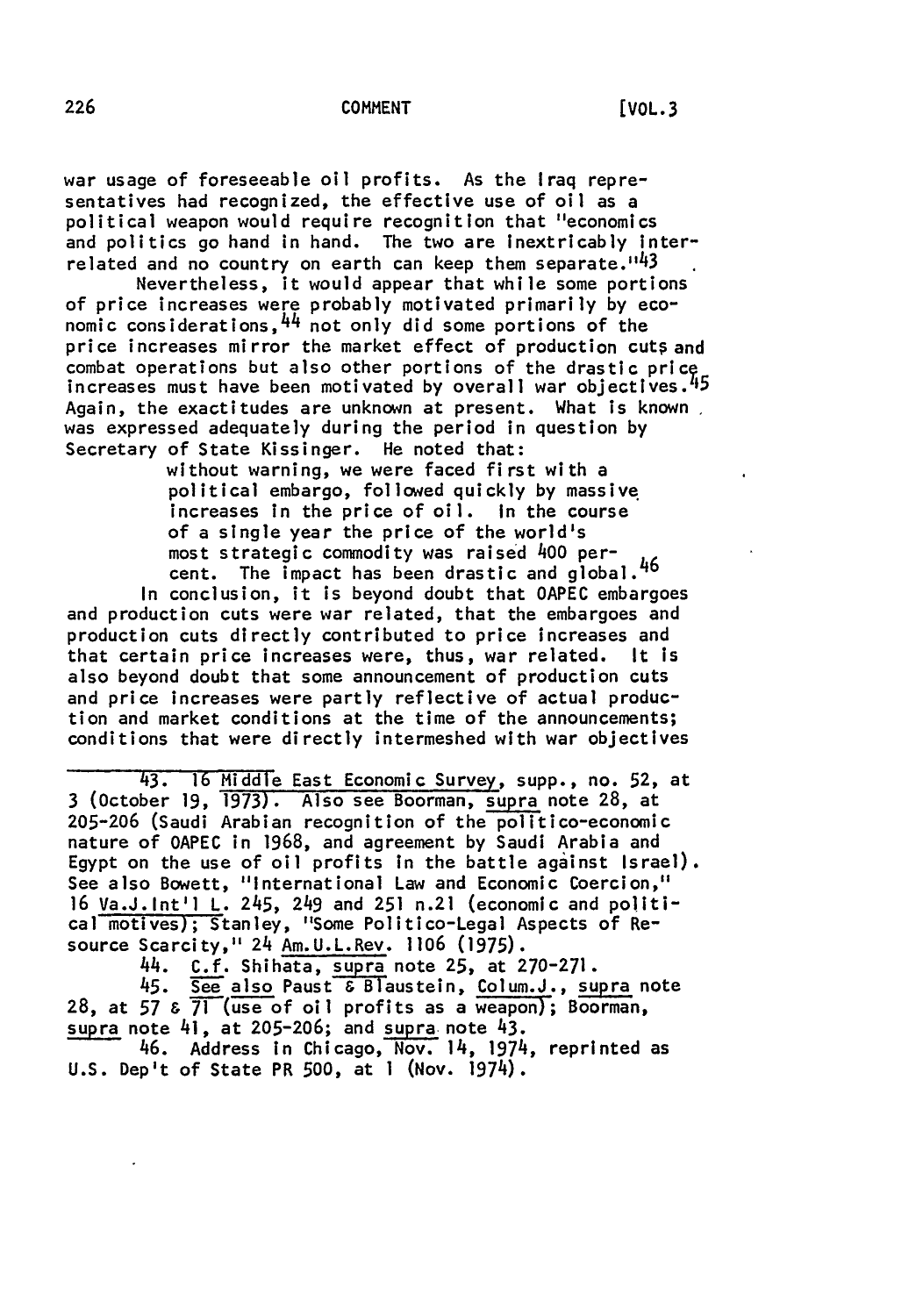and the war context. It is also beyond doubt that the formula used for announced price increases included a market base, and that a manipulated market price was built into the formula. Since war related production cuts and combat produced shortages were intertwined with market pricing and since the production cuts were intentional, substantial, and rapidly successive, there can be no doubt that a partially artificial and manipulated market pricing was a consequence of intentional production cuts under the circumstances. An imposed scarcity and a skyrocketing price base seemed to feed each other through a succession of unilateral manipulations.

Nevertheless, the exactitudes of price increase percentages due solely to economic motivation are unknown. It is suspected that production cuts and combat produced shortages, however, were prime contributors to the rapid price increases at the end of **1973,** especially given the manipulated market price impact through the price formula. It should also be noted that, In one sense, the entire price Increase (nearly 400 percent) was indirectly war related. **If** the war had not occurred, such sharp and rapid increases would not have been possible. **A** presently felt "fairness" of present oil prices (which are less than the wartime market highs)  $47$ is not a proper focus concerning the question whether the 400 percent increase in oil prices was related, directly or indirectly, to the war in the Middle East. As an historic fact, the 400 percent increase in the price of oil was intermeshed with the war and the overall objectives and strategies of war partI **ci** pants.

Jordan **J.** Paust\*

47. See Shihata, supra note **25,** at **268 ff.**

\* **Of** the Board of the Editors; Visiting Associate Professor of Law, Indiana University, Bloomington.

This editorial comment has benefited from valuable assistance given **by** Professor Albert P. Blaustein and Dr. Ibrahim F. **I.** Shihata concerning Arab documents and other relevant materials.